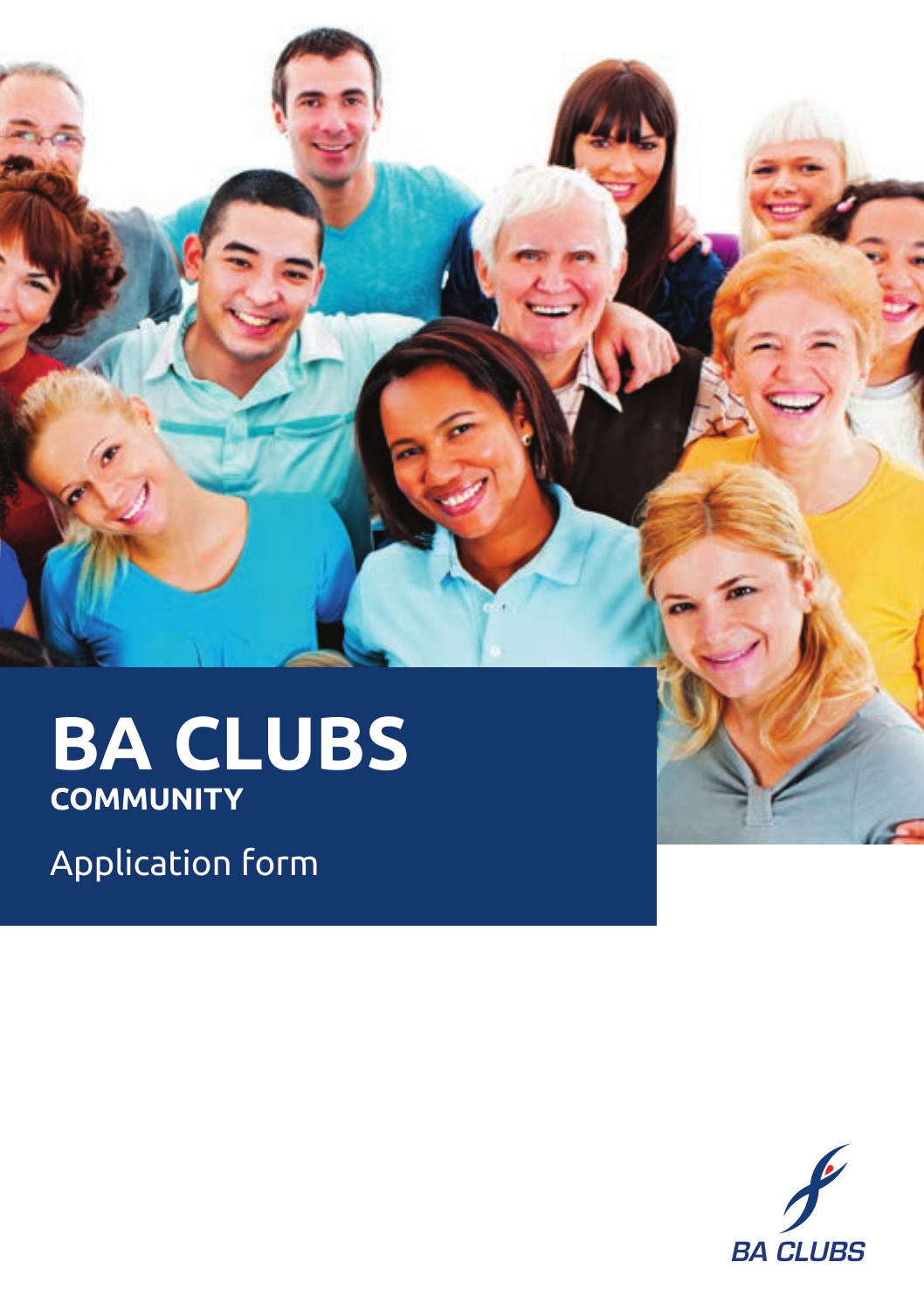### **COMMUNITY**

#### Direct Debit Instruction

Please complete the whole form clearly in BLOCK CAPITALS and in BLACK ink and send to:

| <b>BA Clubs Ltd</b> |
|---------------------|
| The Orchard         |
| <b>Hatton Road</b>  |
| <b>Bedfont</b>      |
| <b>TW14 9QT</b>     |

Name(s) of Account Holder(s):

Bank/Building Society account number



**Bank Sort Code** 

Name and full postal address of your Bank or Building Society

| To the Manager: | Bank/Building Society |
|-----------------|-----------------------|
|                 |                       |
| Address:        |                       |
|                 |                       |
|                 |                       |
|                 | Postcode:             |
|                 |                       |

### Instruction to your **Bank or Building** Society to pay by Direct Debit



Originators Identification Number



Reference Number (for office use only)



Instructions to your Bank or Building Society

Please pay BA Clubs Direct Debits from the account detailed in this instruction subject to the safeguards assured by the Direct Debit Guarantee. I understand that this instruction may remain with BA Clubs and, if so, details will be passed electronically to my Bank/Building Society.

| . |  |
|---|--|

 $\overline{a}$ 

| signature(s): |
|---------------|
|               |
|               |
|               |
|               |
|               |
|               |
|               |
|               |
| Date:         |
|               |

Banks and Building Societies may not accept Direct Debit Instructions for some types of accounts

This guarantee should be detached and retained by the Payer.

## **The Direct Debit Guarantee**



This Guarantee is offered by all banks and building societies that accept instructions to pay Direct Debits.

If there are any changes to the amount, date or frequency of your Direct Debit, BA Clubs will notify you 10 working days in advance of your account being debited or as otherwise agreed. If you request BA Clubs to collect a payment, confirmation of the amount and date will be given to you at the time of the request.

If an error is made in the payment of your Direct Debit, by BA Clubs or your bank or building society, you are entitled to a full and immediate refund of the amount paid from your bank or building society.

If you receive a refund you are not entitled to, you must pay it back when BA Clubs asks you to

You can cancel a Direct Debit at any time by simply contacting your bank or building society. Written confirmation may be required. Please also notify us.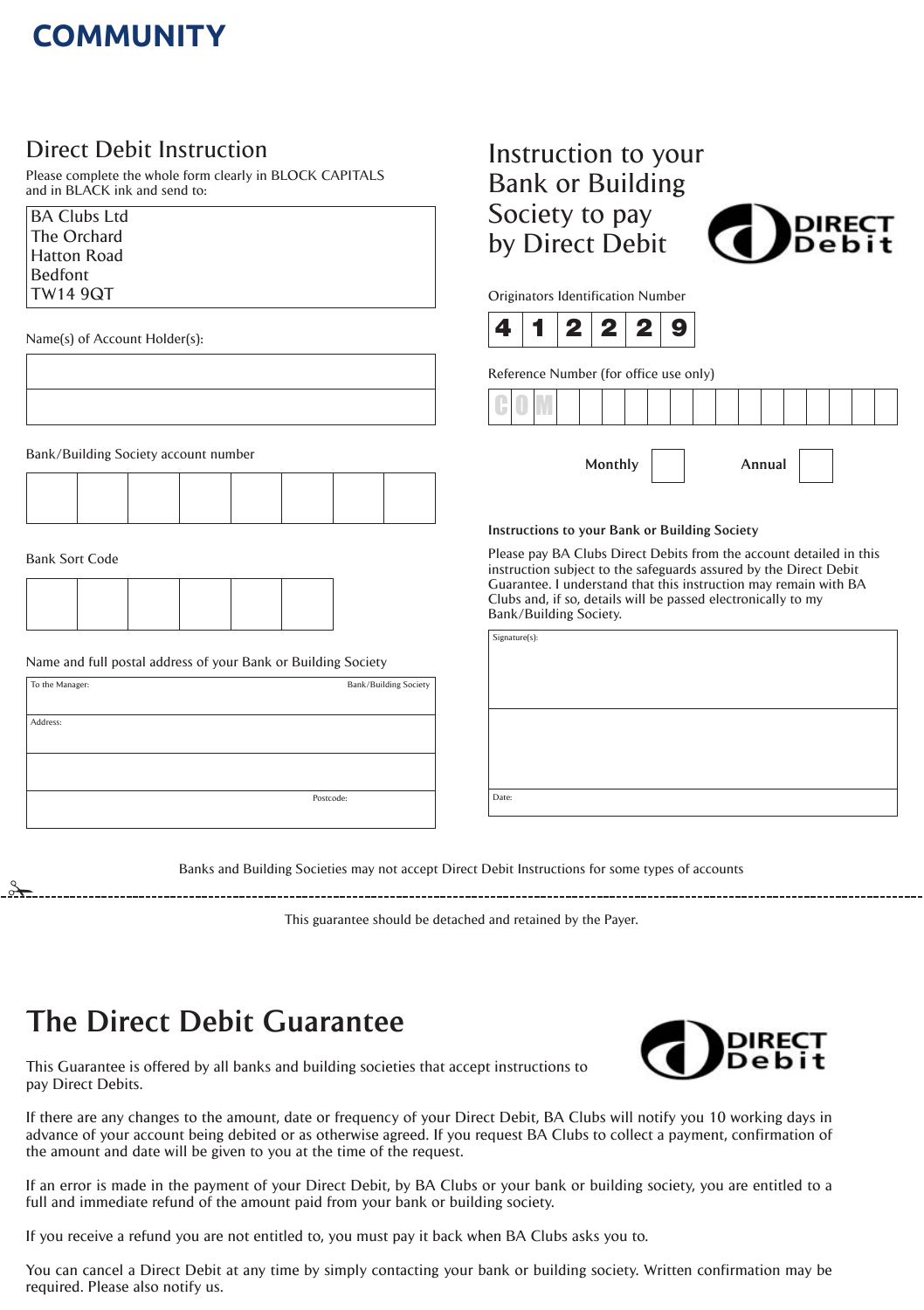Complete this page, and the Direct Debit Instruction opposite, and send to Membership Admin, BA Clubs Ltd, The Orchard, Hatton Road, Bedfont, TW14 9QT.



#### **APPlicAnt dEtAilS**

| Mr<br>Other<br><b>Mrs</b><br>Ms |                   |
|---------------------------------|-------------------|
| Surname                         | First Name(s)     |
| <b>Address</b>                  |                   |
| County                          | Postcode          |
| Telephone: Home                 | Telephone: Mobile |
| Date of Birth (dd/mm/yyy)       | Email             |

#### **locAtion clUB MEMBERSHiP**

| London                                    | Senior (65 and over)                      |
|-------------------------------------------|-------------------------------------------|
| Newcastle                                 | Student (f/t education)                   |
| Regions                                   | Student id                                |
| Gatwick                                   | If joining a section, please state which: |
| Scotland                                  |                                           |
| South Wales                               |                                           |
| <b>BAMC</b><br><b>BAAE</b><br><b>BAIE</b> |                                           |

#### **AUtHoRiSAtion**

I hereby declare that the information I have given is to be true and that I agree to be bound by the Rules of the Club. Personal data provided by you will be held on computer for the purpose of administration and will be used in accordance with the provisions of the Data Protection Act (2018). Please tick here if you do not wish to receive direct marketing from the Club  $\Box$ 

Signature

| ۰,<br>.<br>۰.<br>÷ |
|--------------------|
|--------------------|